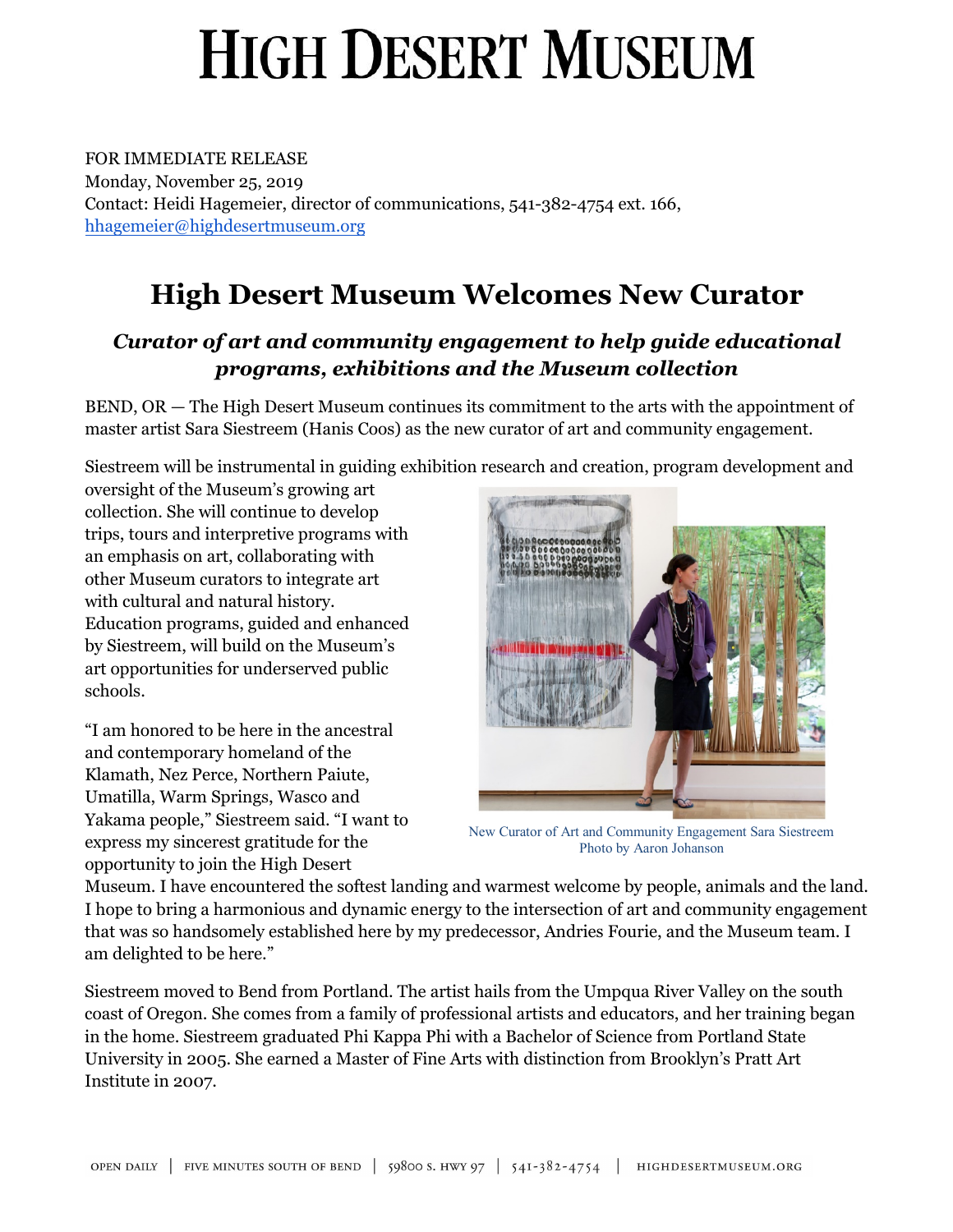### **HIGH DESERT MUSEUM**

Her studio work is multidisciplinary with a primary medium of painting, followed by photography, printmaking, drawing, sculpture, video and traditional Indigenous weaving. Her art practice branches into education, curation and institutional reform. Siestreem created and runs a weaving program for the Coos, Lower Umpqua, and Siuslaw people. Her weaving teachers are Greg Archuleta (Grand Ronde, Clackamas Chinook, Santiam Kalapuya, Shasta) and Greg A. Robinson (Chinook Nation). She taught collegiate studio arts, critical race art theory and curatorial practices for a decade in Portland. She has been represented by Augen Gallery in Portland since 2010.

"We are thrilled that Sara has joined the High Desert Museum family and we look forward to the intellectual and artistic vision she'll bring to our community," said Museum Executive Director Dana Whitelaw, Ph.D. "Our commitment to arts education has grown as we've recognized the diminishing bandwidth for art programs in our public schools. Our goal for the curator position is to help fill that gap, in addition to being a resource for our community and visitors."

The position of curator of art and community engagement was established in 2017. Siestreem's appointment continues to fulfill the vision of innovative community arts programs.

The High Desert Museum is committed to adding to its vibrant art collection to share in thoughtprovoking exhibitions and inspiring community programs. In the past year, the Museum acquired two pieces by James Lavadour (Walla Walla), both of which were prominently featured in original exhibits, and two works by Rick Bartow (Wiyot).

Siestreem considers Lavadour and Bartow important influences on her artwork, as well as friends — Bartow passed away in 2016. Siestreem's mentor of 20 years is artist Lillian Pitt (Tenino, Yakama and Wasq'u).

Siestreem has been represented in numerous group exhibitions including, most recently, *Portland2019* and *Hexsa'am-to be Here Always* in Vancouver, British Columbia. Solo exhibitions include *black huckleberry* at the Augen Gallery in Portland (2018), *ballast* at the Missoula Art Museum in Missoula, Montana (2013-2014) and *Collections* at the Crow's Shadow Institute of the Arts in Umatilla (2013). In 2016, Siestreem received both the Purchase Award at Oregon State University and the Oregon Community Foundation Creative Heights Grant. A full list of her achievements can be found at [augengallery.com/artists/artists/siestreem](https://www.augengallery.com/artists/artists/siestreem/).

In December, Siestreem will launch the Winter Art Series, a series of lectures and workshops shining a light on the Museum's permanent art collection. On December 3, the focus begins with a discussion of Indigenous basket weaving, followed by a hands-on, three-hour workshop the following weekend. Artists will learn the basic life drawing techniques through study of the wonderful Indigenous baskets that live in the Museum. In January and February, the series will highlight two-dimensional and threedimensional works of art including paintings and sculptures. The programs are free to tribal members. Register for the lectures and workshops at [highdesertmuseum.org/calendar.](https://highdesertmuseum.org/calendar/)